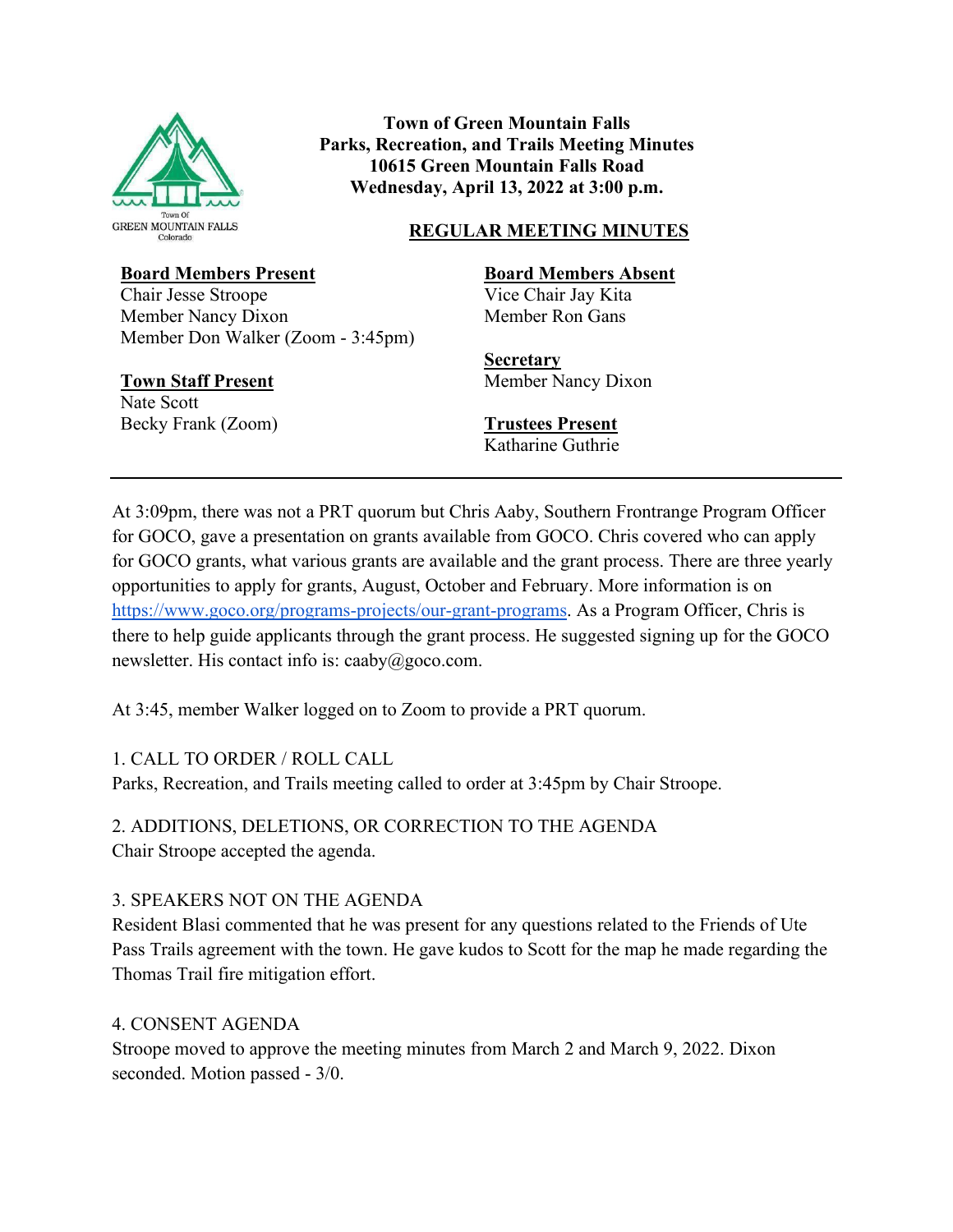#### 5. NEW BUSINESS

- a. COGO presentation had been held earlier.
- b. Member Gans and Trustee Guthrie have time conflicts with the current PRT meeting time at 3:00pm. **Since Member Gans was not present to discuss times that would work for him, Dixon moved to table this item.** Stroope seconded. Motion passed - 3/0.
- c. Thomas Trail fire mitigation effort report done by Walker was reviewed. Scott had updates which included that the MHYC would be working Tuesday-Friday not Monday-Thursday and would manage the fences. Scott said he would be meeting with MHYC reps on April 25th, 9:00am, if any PRT members wanted to join. Dates that the work would be taking place are May 24-August 12 with a possible three more weeks in the fall. Dixon recommended that PRT compose a press release for the town to use. Scott said the press release would be posted on the town website, FB and the post office. It was recommended that it also be posted at the various trailheads. Frank wants to coordinate with the town marshal to keep him informed. **Stroope moved that the PRT recommend to the Board that Thomas Trail be closed Tuesday-Friday, May 24-August 12, and that PRT compose a press release for the town to use**. Dixon seconded. Motion passed - 3/0.
- d. The town agreement with Friends of Ute Pass Trails (FoUPT) to maintain the hiking trails on town property was discussed. Stroope said he had read multiple times and thinks it is a good contract. Dixon mentioned that the town trails have been neglected for 3 years and this would help sustain them. Walker said that Friends have experienced trail workers and that the town is getting a bargain. Stroope brought up that the requested PRT 2022 budget had not been added as a 2022 town budget line item. He did a cost comparison between the Friends and MHYC where MHYC is double the price. Trustee Guthrie said that town legal would review the contract. **Dixon moved that the FoUPT agreement be recommended to the Board.** Stroope seconded. Motion passed - 3/0.
- e. Stroope reminded PRT members that mandatory CIRSA training is April 19, 7:00- 9:00pm, at the Sallie Bush building. Scott said there will be YouTube live streaming also.
- f. Stroope talked about ribbon cuttings for the Fitness Court and ADA fishing pier project. He didn't know if the town had had one before and wasn't sure how to proceed. **Dixon felt it was a Board decision and moved to recommend the ribbon cuttings to the Board.** Stroope seconded. Motion passed - 3/0.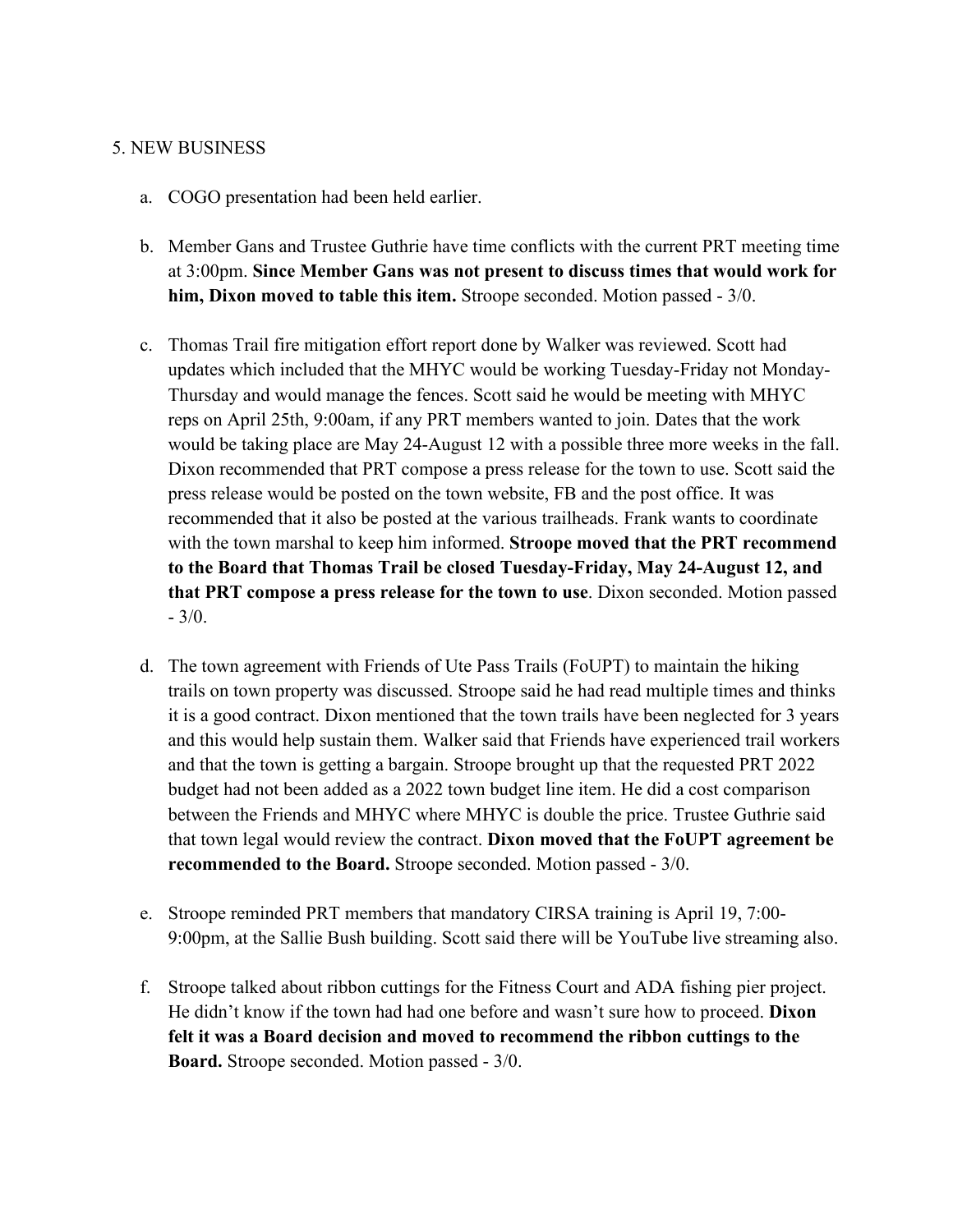#### 6. OLD BUSINESS

- a. Catamount Trail update Stroope had passed an easement agreement from HGMFF legal to the town manager that afternoon.
- b. Wayfinding Signage update Welcome Center sign is 2 weeks from completion. Refurbishing the current town signs will be taking place when weather permits. Dixon, as the Trail Ambassador rep, is excited about the Welcome Center sign to guide and educate hikers when the Ambassadors are not available. Stroope mentioned that the signage on Red Butte will be cohesive with the new town signage and will come before the PRT.
- c. Gazebo Park renovation Town Manager Frank said that the Board approved the contract and that the contractor has been notified. A pre-project meeting will be set up, date TBD. Hoping to have the Stilling Basin RFP for the Board at the May 3rd meeting.
- d. Pool Park bathrooms Town Manager Frank said that the Board had earmarked money for the bathrooms but the budget is for the building only, not the installation. Dixon replied that since the bathrooms will not be available and pool bathrooms are only for pool patrons, then Porta-potties need to be put at Maple Street for hikers. Walker said he had looked at the pool bathrooms and thought a reno on those bathrooms would be feasible. Frank replied there were concerns about the pool patron safety if the bathrooms were open for anyone. Also, the septic capacity is a concern. Walker replied there is an asset there and we need to use it. Stroope reminded that the town is responsible for public bathrooms as a part of the Fitness Court MOU.
- e. Bear proof trash cans update the town has 3 bear proof trash cans, 2 at Gazebo Lake and 1 at the tennis courts. Town manager Frank said an average cost of a bear proof trash can is about \$2200.
- f. Fitness Court installation update Stroope said that the install date will be May 23rd and the town provided WiFi should be available by May 26th for testing of the Fitness Court app. Dixon asked if there should be "Coming Soon" signs for curious people. **Stroope said he would provide the signs. He will also provide a press release that would include the soft opening and ribbon cutting information.**

#### 7. CORRESPONDENCE

No correspondence.